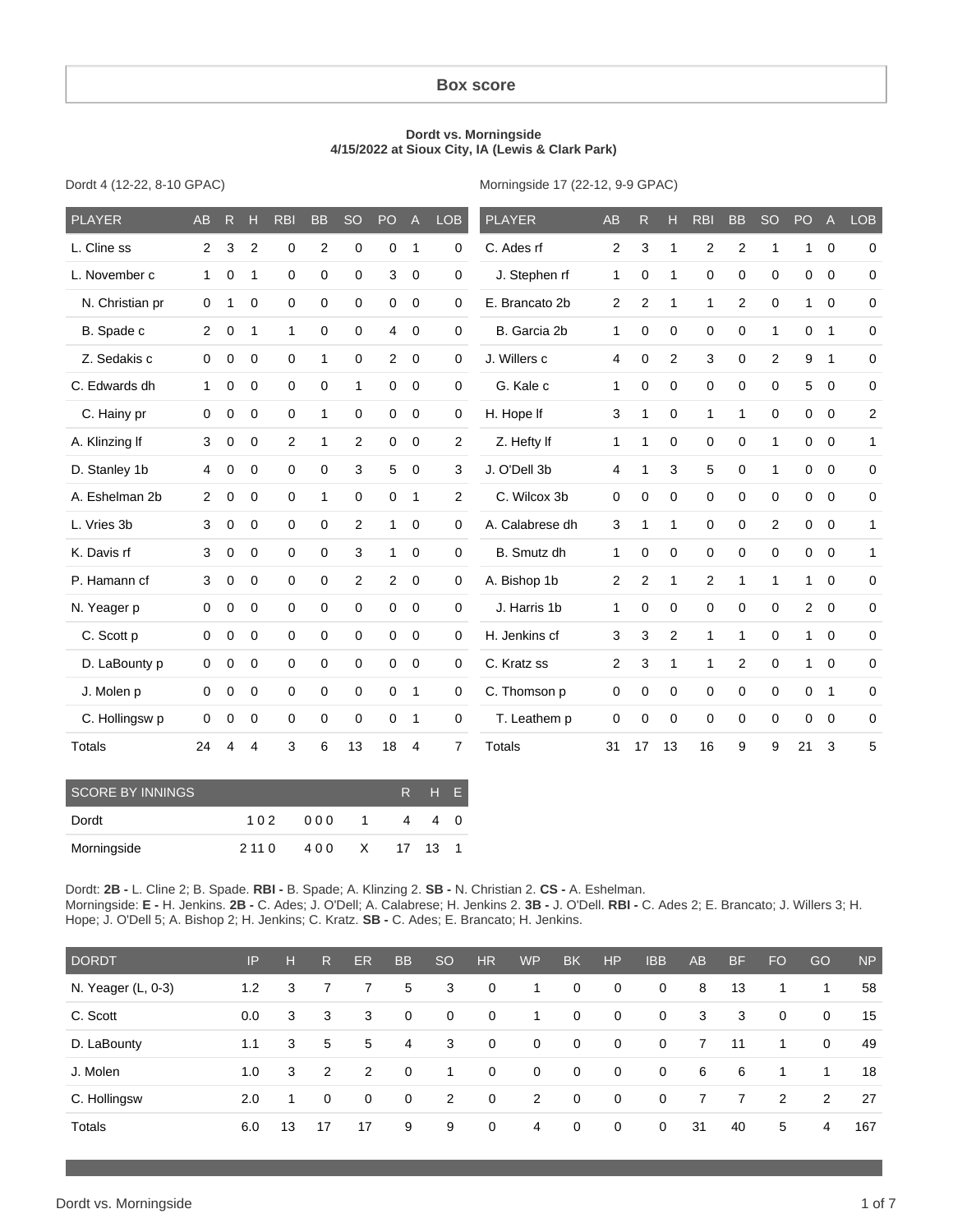| <b>MORNINGSIDE</b>    |  | IP H R | ER | BB SO | HR H | <b>WP</b> | BK | HP |                                | IBB AB BF | <b>FO</b> | GO             | NP  |
|-----------------------|--|--------|----|-------|------|-----------|----|----|--------------------------------|-----------|-----------|----------------|-----|
| C. Thomson $(W, 4-1)$ |  |        |    |       |      |           |    |    | 5.0 3 3 2 3 11 0 0 0 1 0 17 22 |           | $\sim$ 1  | $\overline{1}$ | 88  |
| T. Leathem            |  |        |    |       |      |           |    |    | 2.0 1 1 1 3 2 0 0 0 0 0 7 10 2 |           |           | $\overline{2}$ | 47  |
| Totals                |  |        |    |       |      |           |    |    | 7.0 4 4 3 6 13 0 0 0 1 0 24    |           |           | 32 3 3         | 135 |

Dordt: **Batters Faced -** N. Yeager 13; C. Scott 3; D. LaBounty 11; J. Molen 6; C. Hollingsw 7. Morningside: **Batters Faced -** C. Thomson 22; T. Leathem 10. **HBP -** C. Thomson.

#### **Start:** 3:30 PM **Duration:** 2:46 **Attendance:** 50

Weather: 42 15-30mph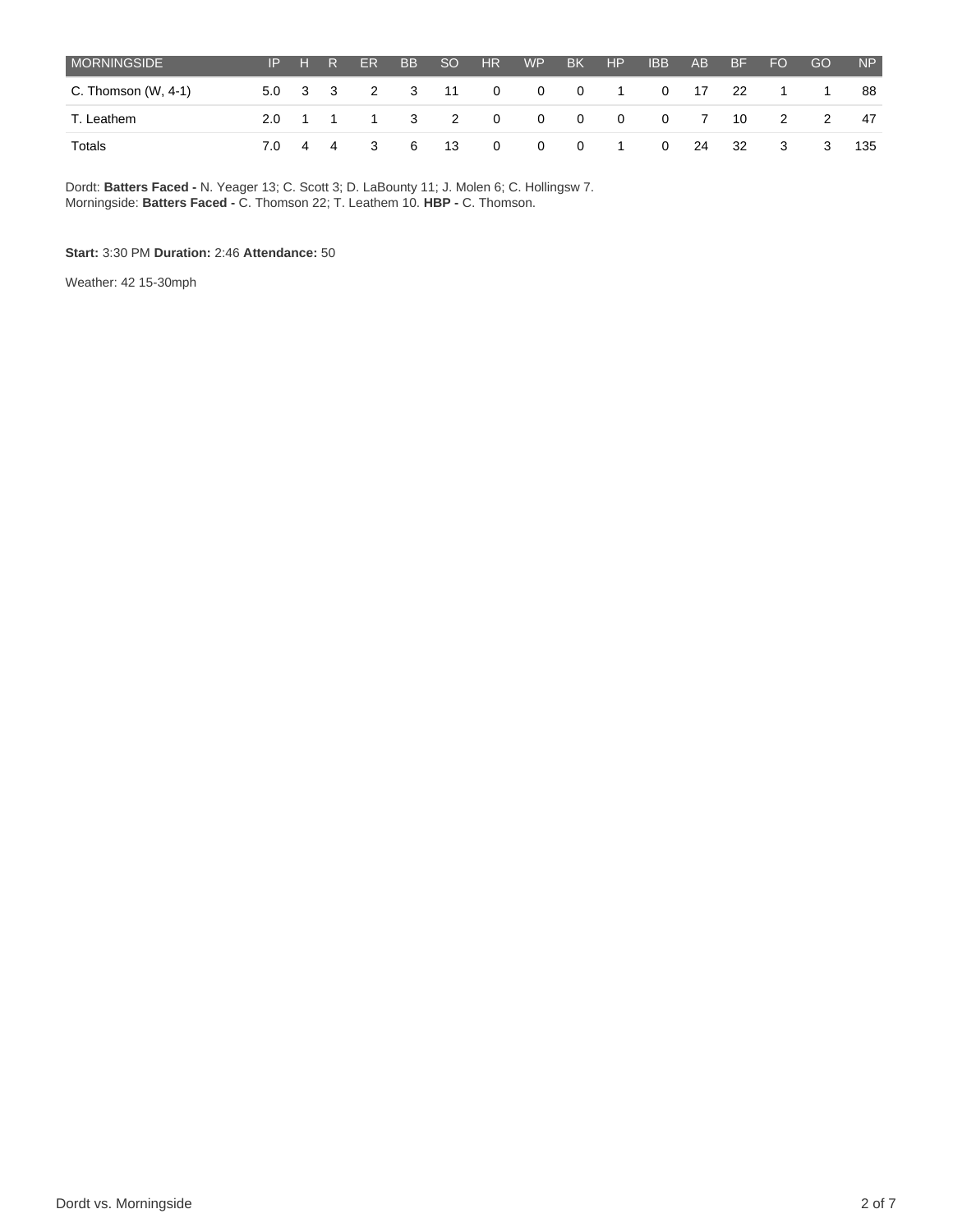# **Scoring Summary**

| <b>INNINGS</b>                 | <b>PLAY</b>                                                                                                             | $V - H$  |
|--------------------------------|-------------------------------------------------------------------------------------------------------------------------|----------|
| Dordt<br>1st                   | A. Klinzing reached on a fielder's choice, RBI; N. Christian did not advance; L. Cline scored.                          | $1 - 0$  |
| Morningside<br>1st             | H. Hope grounded out to ss, RBI; E. Brancato advanced to third; C. Ades scored.                                         | $1 - 1$  |
| Morningside<br>1st             | J. O'Dell tripled to center field, RBI; E. Brancato scored.                                                             | $1 - 2$  |
| Morningside<br>2 <sub>nd</sub> | H. Jenkins doubled to center field, RBI; A. Bishop scored.                                                              | $1 - 3$  |
| Morningside<br>2 <sub>nd</sub> | C. Ades doubled down the rf line, RBI; C. Kratz advanced to third; H. Jenkins scored.                                   | $1 - 4$  |
| Morningside<br>2nd             | H. Hope advanced to second on a wild pitch; C. Ades advanced to third on a wild pitch; C. Kratz scored on a wild pitch. | $1 - 5$  |
| Morningside<br>2 <sub>nd</sub> | J. O'Dell singled to left field, 2 RBI; H. Hope scored; C. Ades scored.                                                 | $1 - 7$  |
| Morningside<br>2nd             | A. Bishop singled to right field, 2 RBI; A. Calabrese scored; J. O'Dell scored.                                         | $1 - 9$  |
| Morningside<br>2 <sub>nd</sub> | C. Ades walked, RBI; C. Kratz advanced to second; H. Jenkins advanced to third; A. Bishop scored.                       | $1 - 10$ |
| Morningside<br>2 <sub>nd</sub> | E. Brancato walked, RBI; C. Ades advanced to second; C. Kratz advanced to third; H. Jenkins scored.                     | $1 - 11$ |
| Morningside<br>2 <sub>nd</sub> | J. Willers singled to center field, 2 RBI; E. Brancato advanced to second; C. Ades scored; C. Kratz scored.             | $1 - 13$ |
| Dordt<br>3rd                   | B. Spade doubled down the rf line, RBI; L. Cline scored.                                                                | $2 - 13$ |
| Dordt<br>3rd                   | N. Christian scored on a passed ball, unearned.                                                                         | $3 - 13$ |
| Morningside<br>4th             | C. Kratz singled to right field, RBI; H. Jenkins scored.                                                                | $3 - 14$ |
| Morningside<br>4th             | J. Willers singled to left field, RBI; E. Brancato advanced to second; C. Kratz scored.                                 | $3 - 15$ |
| Morningside<br>4th             | J. O'Dell doubled to center field, 2 RBI; Z. Hefty scored; E. Brancato scored.                                          | $3 - 17$ |
| Dordt<br>7th                   | A. Klinzing walked, RBI; C. Hainy advanced to second; Z. Sedakis advanced to third; L. Cline scored.                    | 4 - 17   |

# **All Plays**

# **Dordt Top of 1st Inning**

#### L. Cline walked.

L. November singled to right field; L. Cline advanced to second.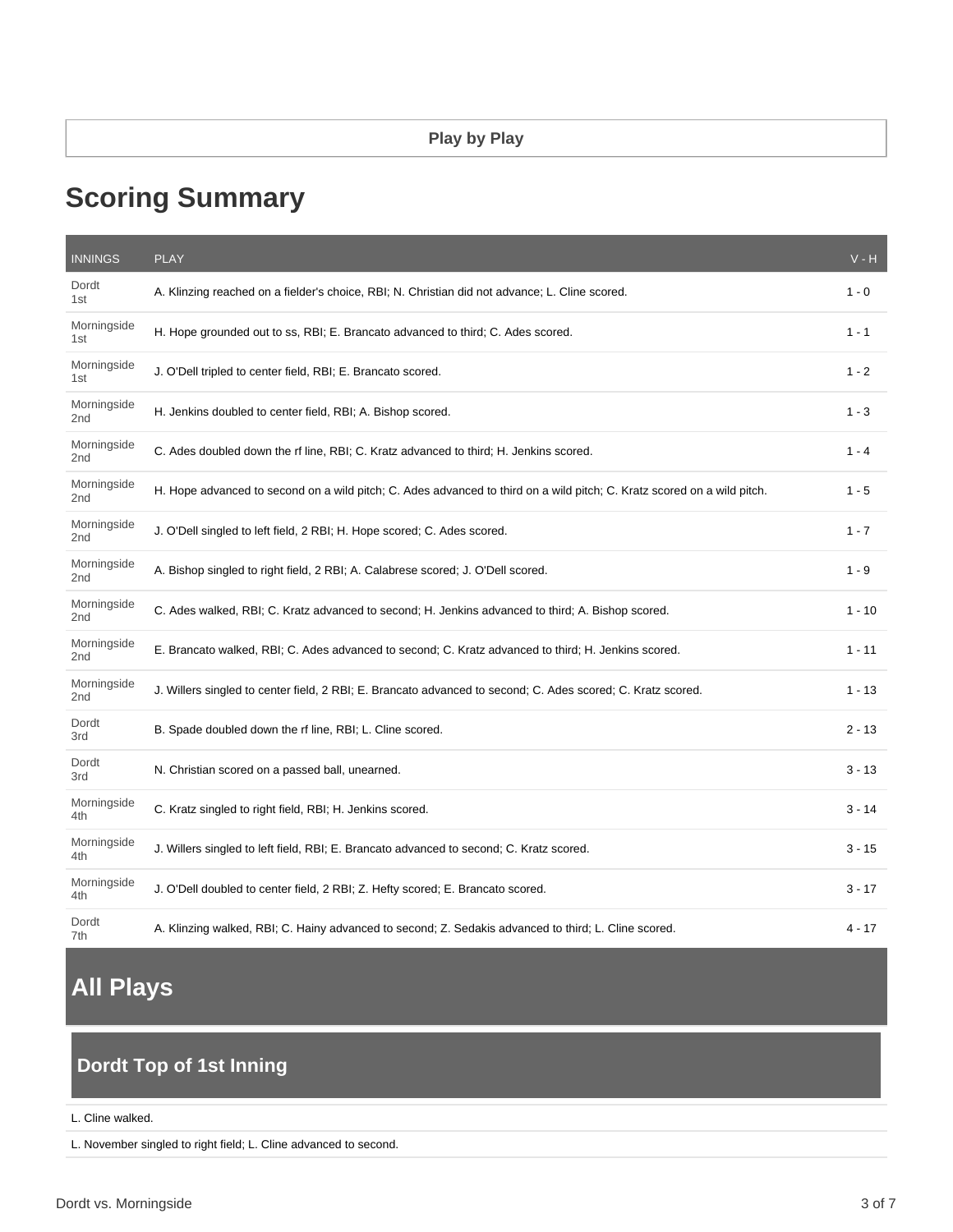C. Edwards grounded out to p, SAC; N. Christian advanced to second; L. Cline advanced to third. (1 out)

**A. Klinzing reached on a fielder's choice, RBI; N. Christian did not advance; L. Cline scored.**

D. Stanley struck out swinging; N. Christian stole third. (2 out)

A. Eshelman flied out to cf. (3 out)

**Inning Summary: 1 Runs , 1 Hits , 0 Errors , 2 LOB**

# **Morningside Bottom of 1st Inning**

L. November to c for N. Christian.

C. Ades walked.

E. Brancato walked; C. Ades advanced to second.

J. Willers struck out swinging; E. Brancato stole second; C. Ades stole third. (1 out)

**H. Hope grounded out to ss, RBI; E. Brancato advanced to third; C. Ades scored.**

**J. O'Dell tripled to center field, RBI; E. Brancato scored.**

A. Calabrese struck out looking. (3 out)

**Inning Summary: 2 Runs , 1 Hits , 0 Errors , 1 LOB**

## **Dordt Top of 2nd Inning**

L. Vries struck out swinging. (1 out)

K. Davis struck out swinging. (2 out)

P. Hamann struck out swinging. (3 out)

**Inning Summary: 0 Runs , 0 Hits , 0 Errors , 0 LOB**

## **Morningside Bottom of 2nd Inning**

A. Bishop walked.

**H. Jenkins doubled to center field, RBI; A. Bishop scored.**

H. Jenkins advanced to third on a wild pitch.

C. Kratz walked.

**C. Ades doubled down the rf line, RBI; C. Kratz advanced to third; H. Jenkins scored.**

E. Brancato flied out to cf. (1 out)

J. Willers struck out looking. (2 out)

H. Hope walked.

C. Scott to p for N. Yeager.

**H. Hope advanced to second on a wild pitch; C. Ades advanced to third on a wild pitch; C. Kratz scored on a wild pitch.**

B. Spade to c for L. November.

**J. O'Dell singled to left field, 2 RBI; H. Hope scored; C. Ades scored.**

A. Calabrese doubled down the rf line; J. O'Dell advanced to third.

**A. Bishop singled to right field, 2 RBI; A. Calabrese scored; J. O'Dell scored.**

D. LaBounty to p for C. Scott.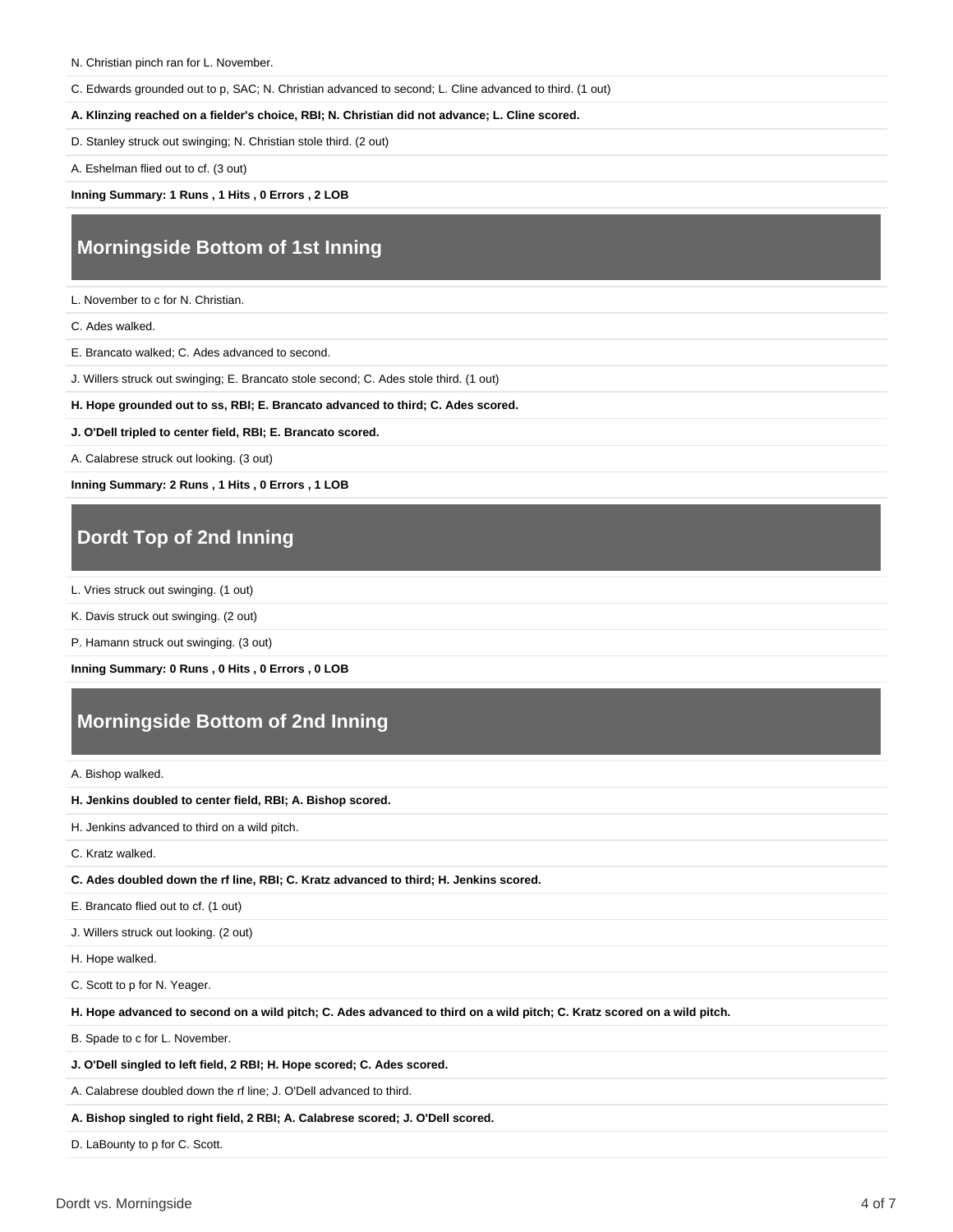H. Jenkins doubled to left field; A. Bishop advanced to third.

#### C. Kratz walked.

**C. Ades walked, RBI; C. Kratz advanced to second; H. Jenkins advanced to third; A. Bishop scored.**

**E. Brancato walked, RBI; C. Ades advanced to second; C. Kratz advanced to third; H. Jenkins scored.**

**J. Willers singled to center field, 2 RBI; E. Brancato advanced to second; C. Ades scored; C. Kratz scored.**

Z. Hefty pinch ran for J. Willers.

H. Hope popped up to 1b. (3 out)

**Inning Summary: 11 Runs , 7 Hits , 0 Errors , 2 LOB**

### **Dordt Top of 3rd Inning**

J. Willers to c for Z. Hefty.

L. Cline doubled, advanced to third on an error by cf.

**B. Spade doubled down the rf line, RBI; L. Cline scored.**

N. Christian pinch ran for B. Spade.

N. Christian stole third.

C. Edwards struck out swinging. (1 out)

**N. Christian scored on a passed ball, unearned.**

A. Klinzing struck out swinging. (2 out)

D. Stanley struck out looking. (3 out)

**Inning Summary: 2 Runs , 2 Hits , 1 Errors , 0 LOB**

## **Morningside Bottom of 3rd Inning**

B. Spade to c for N. Christian.

J. O'Dell struck out swinging. (1 out)

A. Calabrese struck out swinging. (2 out)

A. Bishop struck out looking. (3 out)

**Inning Summary: 0 Runs , 0 Hits , 0 Errors , 0 LOB**

### **Dordt Top of 4th Inning**

A. Eshelman walked.

L. Vries struck out swinging. (1 out)

K. Davis struck out swinging; A. Eshelman out at second c to 2b, caught stealing. (3 out)

**Inning Summary: 0 Runs , 0 Hits , 0 Errors , 0 LOB**

# **Morningside Bottom of 4th Inning**

H. Jenkins walked.

H. Jenkins stole second.

**C. Kratz singled to right field, RBI; H. Jenkins scored.**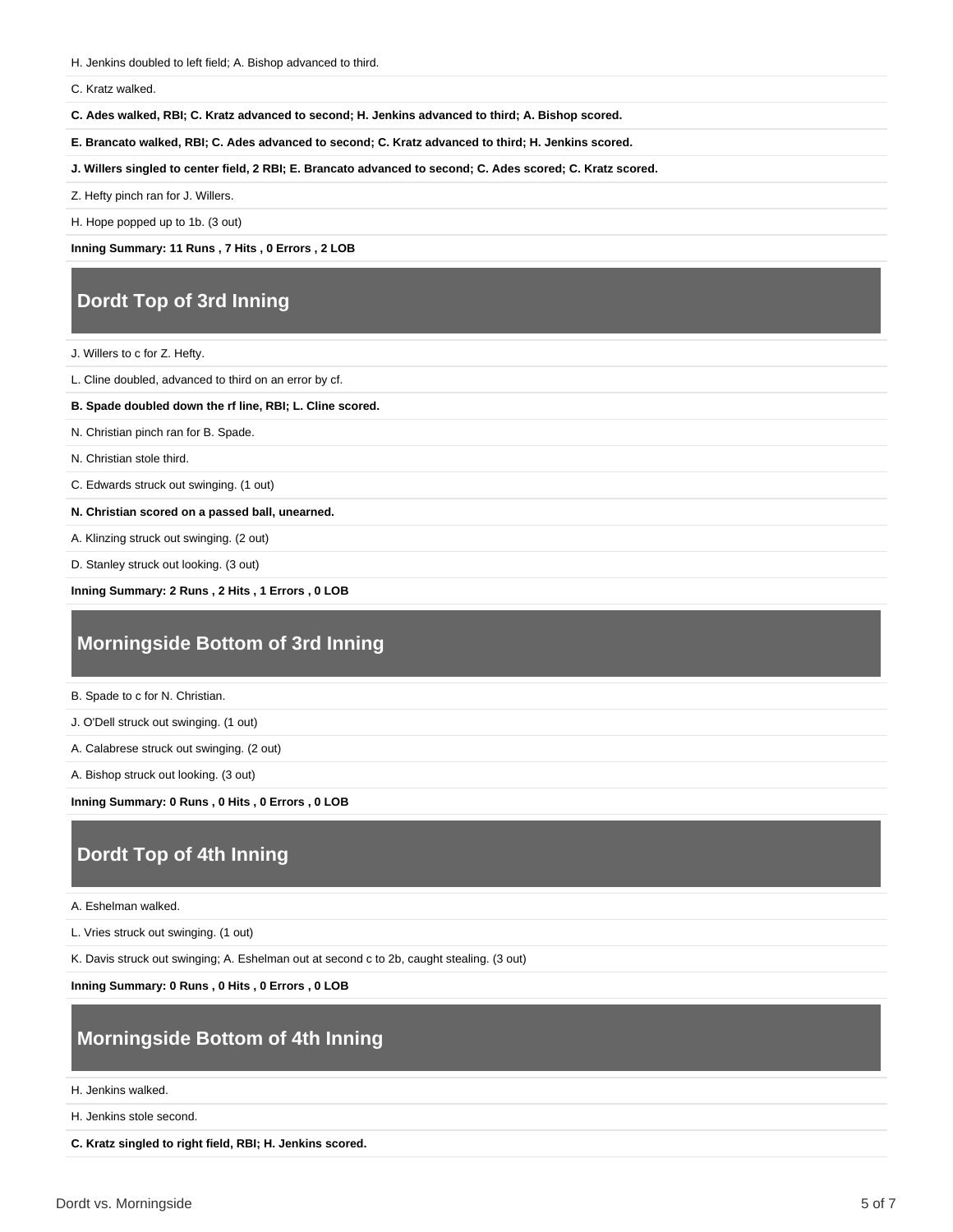J. Molen to p for D. LaBounty.

C. Ades struck out swinging. (1 out)

E. Brancato singled to center field; C. Kratz advanced to second.

**J. Willers singled to left field, RBI; E. Brancato advanced to second; C. Kratz scored.**

Z. Hefty pinch ran for J. Willers.

H. Hope flied out to rf. (2 out)

**J. O'Dell doubled to center field, 2 RBI; Z. Hefty scored; E. Brancato scored.**

B. Smutz pinch hit for A. Calabrese.

B. Smutz grounded out to p. (3 out)

**Inning Summary: 4 Runs , 4 Hits , 0 Errors , 1 LOB**

# **Dordt Top of 5th Inning**

G. Kale to c for Z. Hefty.

P. Hamann struck out swinging. (1 out)

L. Cline walked.

B. Spade out on batter's interference. (2 out)

C. Edwards hit by pitch; L. Cline advanced to second.

C. Hainy pinch ran for C. Edwards.

A. Klinzing struck out looking. (3 out)

**Inning Summary: 0 Runs , 0 Hits , 0 Errors , 2 LOB**

### **Morningside Bottom of 5th Inning**

C. Hollingsw to p for J. Molen.

Z. Sedakis to c for B. Spade.

J. Harris pinch hit for A. Bishop.

J. Harris popped up to 3b. (1 out)

H. Jenkins grounded out to p. (2 out)

C. Kratz grounded out to 2b. (3 out)

**Inning Summary: 0 Runs , 0 Hits , 0 Errors , 0 LOB**

## **Dordt Top of 6th Inning**

J. Harris to 1b.

T. Leathem to p for C. Thomson.

B. Garcia to 2b for E. Brancato.

D. Stanley struck out looking. (1 out)

A. Eshelman grounded out to 2b. (2 out)

L. Vries flied out to rf. (3 out)

**Inning Summary: 0 Runs , 0 Hits , 0 Errors , 0 LOB**